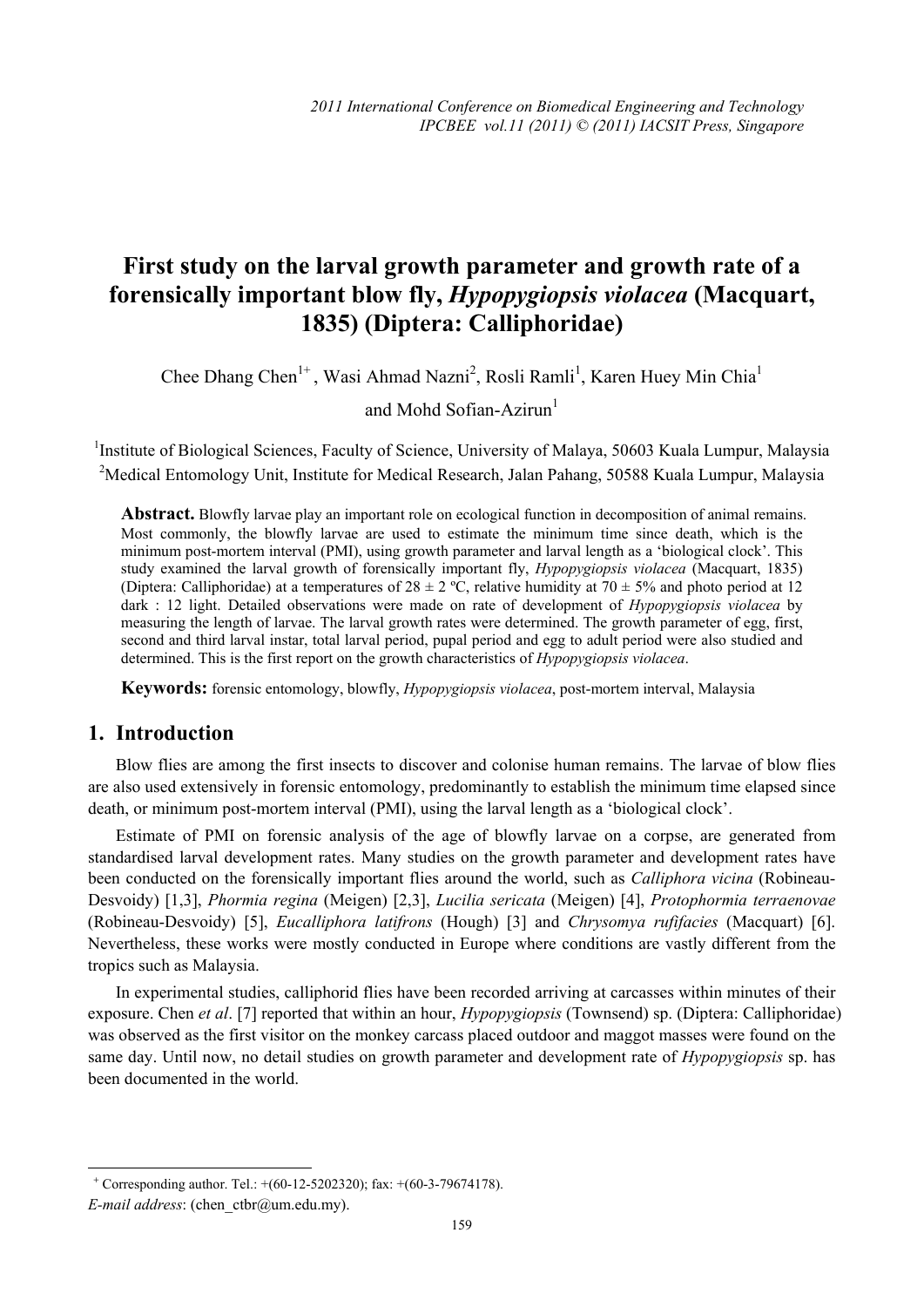This study was conducted to study the growth parameters and growth rates of *Hypopygiopsis violacea* (Macquart, 1835) (Diptera: Calliphoridae) recovered from animal remains in Malaysia for more accurate determination of PMI.

# **2. Materials and Methods**

#### **2.1. Source of larvae**

Adult flies of *Hypopygiopsis violacea* were used for this study. There were collected from a monkey (*Macaca fascicularis*, Raffles) carcass located at a forested area in the Wildlife Research Centre, University of Malaya, 16 Miles, Jalan Gombak, Selangor, Malaysia. Adult flies of *Hypopygiopsis violacea* were caught by using sweep net. The flies obtained from field were bought back to laboratory of Medical Entomology Unit, Institute for Medical Research (IMR), Kuala Lumpur, Malaysia. A total of 20 grams beef was provided as oviposition medium immediately. Adults were kept at temperature of  $28 \pm 2$ °C, relative humidity at 70  $\pm$ 5% and photo period at 12 dark : 12 light. Flies were allowed access to water and granulated sugar at all times. Observations were made hourly until eggs were oviposited on the beef. Once the eggs have been laid, the beef was removed and replaced with fresh beef.

#### **2.2. Observation and measurement of larval length**

Eggs on the beef were observed every 30 minutes, so that newly hatched larvae could be counted and removed. Once the newly hatched larvae were observed, a total of 3 larvae were randomly collected every 4 hours. For measurement purpose, the larvae were collected, killed and preserved in 70% ethyl ethanol. The length of the preserved eggs, larvae and pupae were measured to the nearest 0.01 mm using an electronic digital calliper. Samplings continued until first pupa was observed. The parameters for the time of pupation were determined by failure of the larvae to elongate and move in response to being disturbed [8]. Observations on pupae were made every 4 hours until the first adult has emerged. Only 2 experimental replications were conducted in this study, owing to the difficulties of colonising this forested blow fly species.

#### **2.3. Data analysis**

The length of eggs, larvae, pupae and adults were measured by using a calliper and pooled to obtain the mean number  $(\pm S$ E). The duration of egg, first, second and third larval instar, total larval period, pupal period and egg to adult period were calculated. All statistical analysis was performed by using SPSS v10 software.

## **3. Results and Discussion**

All The larval growth of *Hypopygiopsis violacea* showed a pattern of rapid increase in length, followed by shrinking prior to pupation (Figure 1). Table 1 shows the duration of egg, first, second and third larval instar, total larval period, pupal period and egg to adult period of *Hypopygiopsis violacea*. In our study, it was shown that the *Hypopygiopsis violacea* was able to lay 120 – 150 eggs per female. Once the eggs were oviposited, the period for eggs maturation and hatching took about 6 hours to reach the first instar larvae. In the feeding phase, the larvae of this species gone through first, second and early third instar stages with mean duration of 12, 22 and 16 hours, respectively. After about 50 hours (2 days 2 hours) of feeding phase, the third instar larvae transformed into post-feeding larvae (late third instar) with a mean duration of 114 hours (4 days 18 hours) before pupation. The pupae took about 138 hours (5 days 18 hours) to develop and emerge as adults. Thus, the total period from eggs to larvae, pupae and emerged as adults took about 308 hours (12 days 20 hours).

Growth parameter and growth rate for the immature stages of *Hypopygiopsis violacea* were presented in Table 2. Once the eggs (mean length =  $1.69 \pm 0.05$  mm) hatched, the first instar feeding on the beef and grew rapidly to second instar and early third instar. These was significantly increase of length of larvae from 1.71  $\pm$  0.01 mm to 6.05  $\pm$  0.28 mm, followed by 14.75  $\pm$  0.19 mm in first, second and early third instar larvae, respectively ( $p < 0.05$ ). However, the length of third instar larvae was significantly decreased once they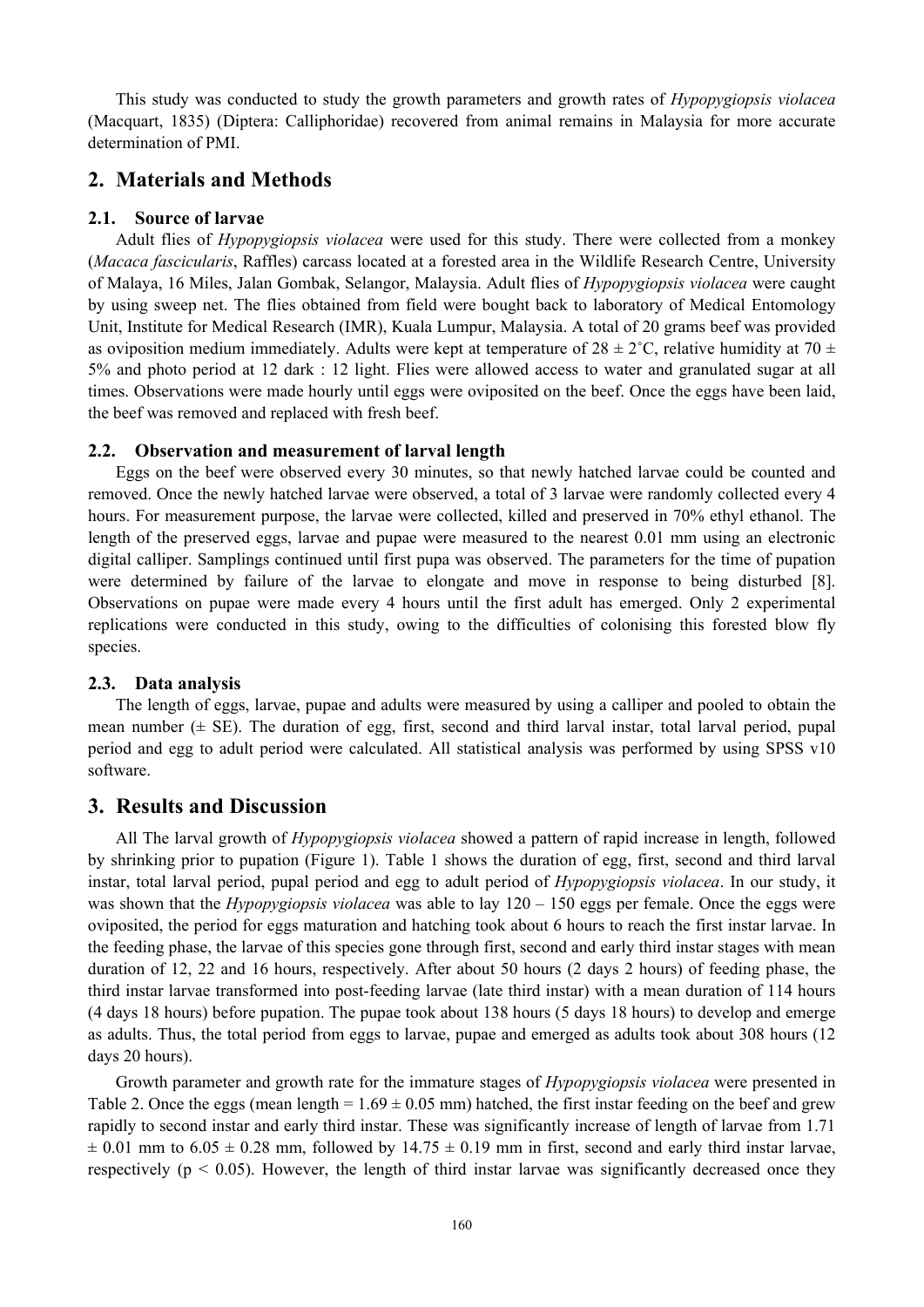entered the post-feeding phase ( $p < 0.05$ ). The duration for all stages of larvae was also significantly different  $(p < 0.05)$ .

The growth rate of *Hypopygiopsis violacea* increased significantly in feeding phase, with  $0.14 \pm 0.00$ ,  $0.28 \pm 0.04$  and  $0.98 \pm 0.23$  mm/hour in first, second and third instar ( $p < 0.05$ ). However, significant decrease in length was observed on the third instar post-feeding larvae by 9 folds ( $p < 0.05$ ).

 The size of larva, usually represented by its length, is related to its age as a function of time and temperature, and so theoretically should be able to provide the minimum age for the oldest (longest) larvae and therefore the minimum PMI. In terms of estimating larval age, there are potential problems in confusing the two phase (feeding and post-feeding) in estimation of larval length [1]. However, it is possible to discriminate between them. If the larvae are alive, those in the post-feeding phase can be identified through their behaviour of actively moving away from the food source, stop feeding and by the way they contract into barrel-shape when touched. If they are already dead, the crop of the post-feeding larva (visible in dorsal view or by dissection) is emptying or empty [9]. Once fully grown, the post-feeding larvae usually migrate away from the body to pupate, although some species will pupate on or in the immediate vicinity of the body [10].

This study indicated that the larvae of *Hypopygiopsis violacea* grew rapidly on the fresh carcass ( $\leq 48$ ) hours). When the carcass was bloating  $(> 48$  hours), the larvae in post-feeding stage were actively moved away from the carcass. The general absence of *Hypopygiopsis violacea* in monkey carcass may be due to their rapid growth and subsequent migration out of the carcass.

This study emphasizes on generate of local data when applying growth parameter and growth rate to estimate larval age in specific forensic cases. This is the first report on the growth characteristics of *Hypopygiopsis violacea* conducted in this region.



Fig. 1: Summary of body length over time for *Hypopygiopsis violacea* larvae grown at temperature 28.0 ± 2.0˚C, relative humidity at  $70 \pm 5\%$  and photo period at 12 dark: 12 light.

Table 1. The duration of egg, first, second and third larval instar, total larval period, pupal period and egg to adult period of *Hypopygiopsis violacea*.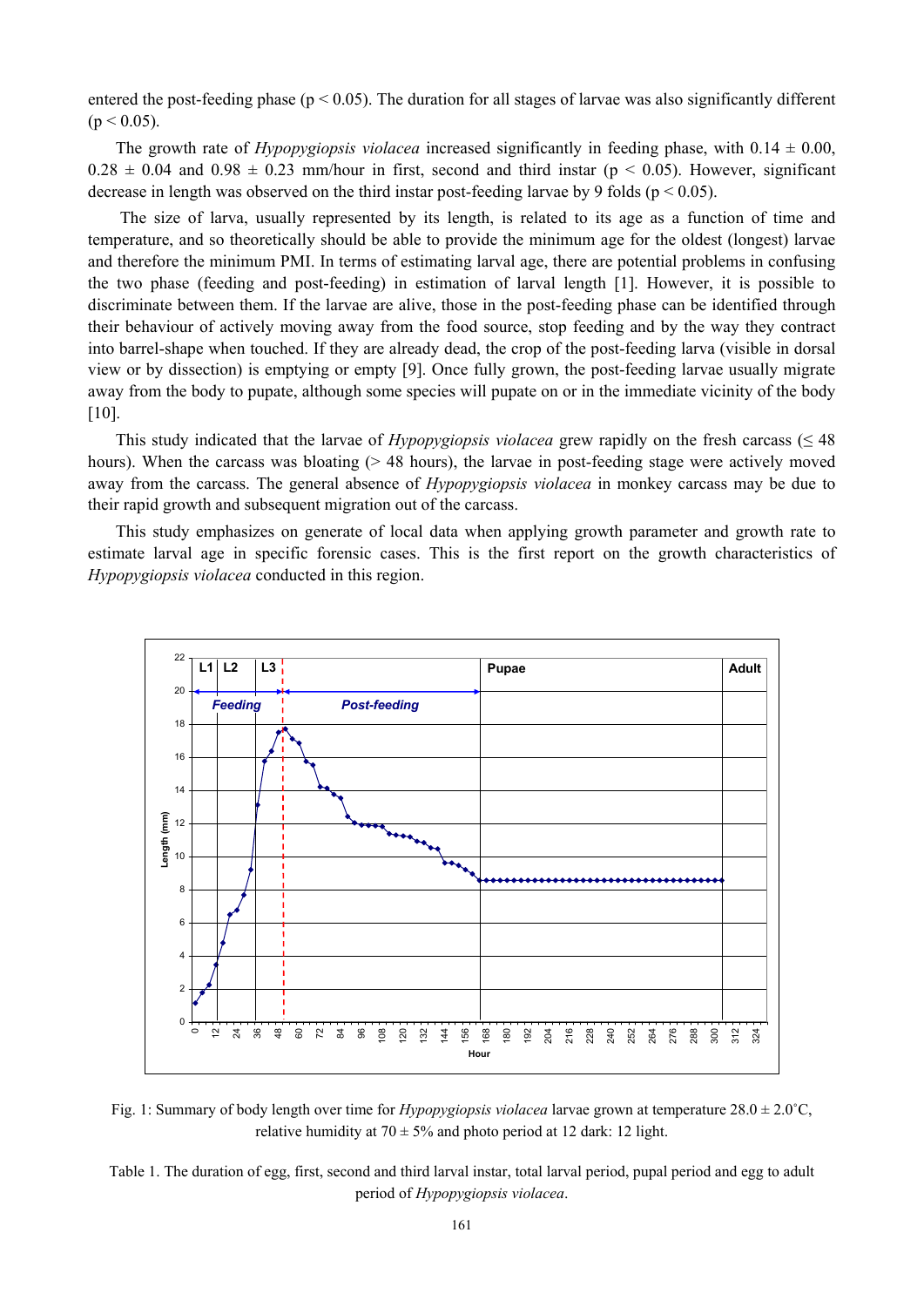|                                                    | Duration          |                            |  |
|----------------------------------------------------|-------------------|----------------------------|--|
| Stage                                              |                   |                            |  |
|                                                    | Hour              | Day and Hour               |  |
|                                                    | $(Mean \pm SE)$   |                            |  |
| Egg                                                | $6.25 \pm 2.25$   | $\approx$ 6 hours          |  |
| First instar, L1                                   | $12.00 \pm 0.00$  | 12 hours                   |  |
| Second instar, L <sub>2</sub><br>$\bullet$         | $22.00 \pm 2.00$  | 22 hours                   |  |
| Third instar, L3                                   |                   |                            |  |
| Early L3 (Feeding phase)<br>$\circ$                | $16.00 \pm 4.00$  | 16 hours                   |  |
| Late L3 (Post-feeding phase)<br>$\circ$            | $114.00 \pm 2.00$ | 4 days 18 hours            |  |
| Total feeding phase $(L1 - \text{early } L3)$<br>٠ | $50.00 \pm 2.00$  | 2 days 2 hours             |  |
| Total larval period $(L1 - L3)$<br>$\bullet$       | $164.00 \pm 0.00$ | 6 days 20 hours            |  |
| Pupal period                                       | $138.00 \pm 6.00$ | 5 days 18 hours            |  |
| Egg to adult period                                | $308.25 \pm 8.25$ | $\approx$ 12 days 20 hours |  |

|  | Table 2. Growth parameter and growth rate for the immature stages of <i>Hypopygiopsis violacea</i> . |
|--|------------------------------------------------------------------------------------------------------|
|  |                                                                                                      |

|              |                                                        |                    | $Mean \pm SE$       |                         |
|--------------|--------------------------------------------------------|--------------------|---------------------|-------------------------|
| Phase        | <b>Stages</b>                                          |                    |                     |                         |
|              |                                                        | Length             | Duration            | Growth rate             |
|              |                                                        | (mm)               | (hour)              | (mm/hour)               |
| Pre-feeding  | Egg                                                    | $1.69 \pm 0.05$    | $6.25 \pm 2.25$     |                         |
| Feeding      | L1                                                     | $1.71 \pm 0.01^a$  | $12.00 \pm 0.00^b$  | $0.14 \pm 0.00^{\circ}$ |
|              | L2                                                     | $6.05 \pm 0.28^a$  | $22.00 \pm 2.00^b$  | $0.28 \pm 0.04^c$       |
|              | L3                                                     | $14.75 \pm 0.19^a$ | $16.00 \pm 4.00^b$  | $0.98 \pm 0.23^{\circ}$ |
| Post-feeding | L <sub>3</sub>                                         | $12.43 \pm 0.05^a$ | $114.00 \pm 2.00^b$ | $0.11 \pm 0.00^c$       |
|              | Pupa                                                   | $8.56 \pm 0.29$    | $138.00 \pm 6.00$   | $\qquad \qquad$         |
|              | $a =$ significantly different (F = 1211.42, P = 0.000) |                    |                     |                         |

 $b =$  significantly different (F = 379.56, P = 0.000)

 $c$  = significantly different (F = 12.22, P = 0.018)

#### **4. Acknowledgements**

The authors are grateful to the staff of Medical Entomology Unit, Institute for Medical research for their assistance in the field. This is part of the Ph.D. thesis of the first author, University of Malaya, Kuala Lumpur, Malaysia.

# **5. References**

- [1] S.E. Donovan, M.J.R. Hall, B.D. Turner, and C.B. Moncrieff. Larval growth rates of the blowfly*, Calliphora vicina*, over a range of temperatures. *Medical and Veterinary Entomology*. 2006, **20**: 106-114.
- [2] P.D. Nabity, L.G. Higley, and T.M. Heng-Moss. Effect of temperature on the development of *Phormia regina* (Diptera: Calliphoridae) and use of developmental data in determining time intervals in forensic entomology. *Journal of Medical Entomology*, 2006, **43** (6): 1276-1286.
- [3] G.S. Anderson. Minimum and maximum development rates of some forensically important Calliphoridae (Diptera). *Journal of Forensic Sciences*, 2000, **45** (2): 842-832.
- [4] K. Clark, L. Evans, and R. Wall. Growth rate of the blowfly, *Lucilia sericata*, on different body tissues. *Forensic Science International*, 2006, **156** (2-3): 145-149.
- [5] M. Grassberger, and C. Reiter. Effect of temperature on development of the forensically important holarctic blow fly *Protophormia terraenovae* (Robineau-Desvoidy) (Diptera: Calliphoridae). *Forensic Science International*, 2002, **128** (3): 177-182.
- [6] J.H. Byrd, and J.F. Butler. Effects of temperature on *Chrysomya rufufacies* (Diptera: Calliphoridae) development. *Journal of Medical Entomology*, 1997, **34** (3): 353-358.
- [7] C.D. Chen, W.A. Nazni, J. Jeffery, H.L. Lee, W.M. Wan-Norjuliana, I. Sa'diyah, and M. Sofian-Azirun. The first study on the insect succession on monkey carrion placed indoor in Malaysia. *44th Annual Scientific Seminar of The Malaysian Society of Parasitology and Tropical Medicine*, *Kuala Lumpur*, 2008, pp41.